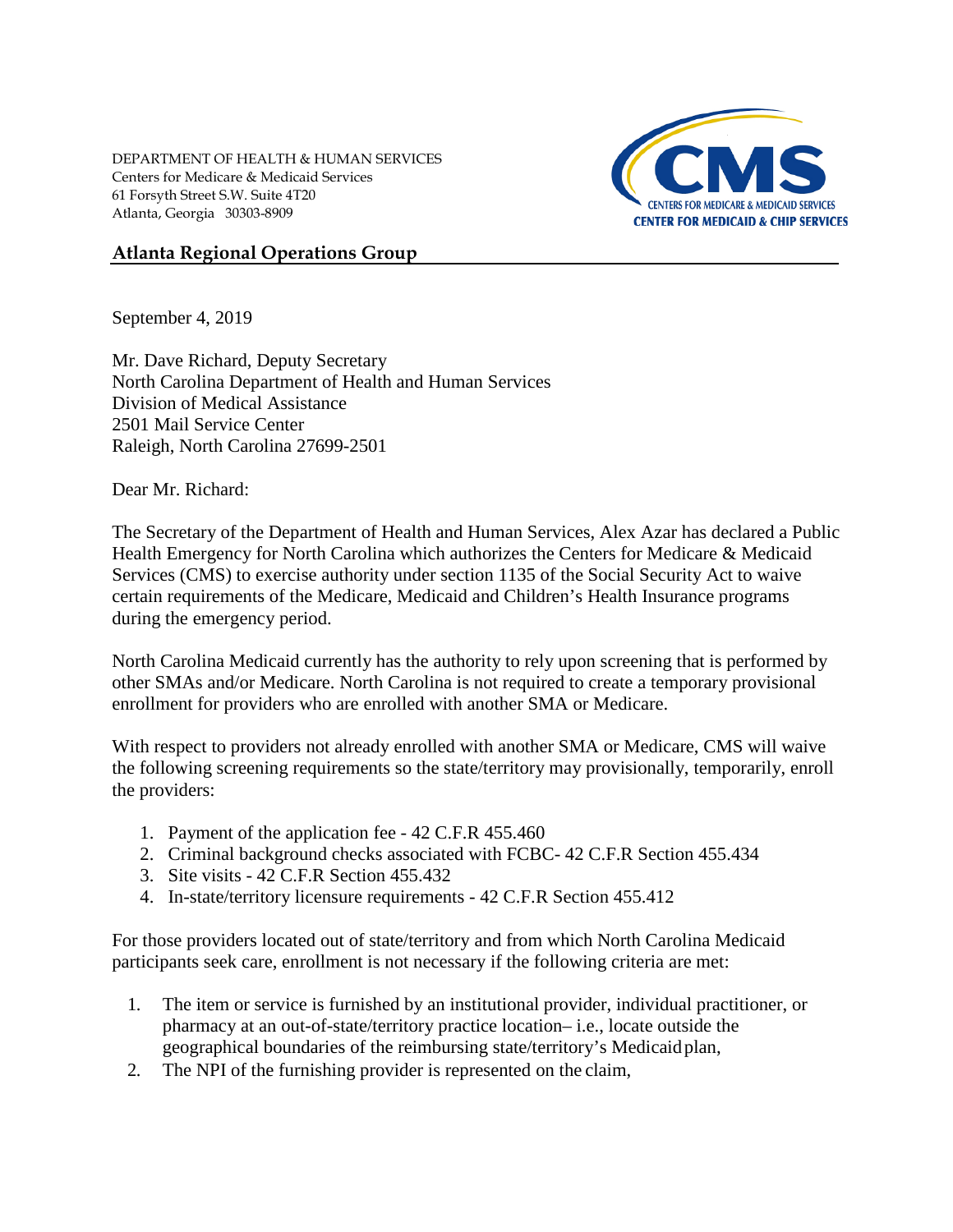Mr. Dave Richard

Page 2

- 3. The furnishing provider is enrolled and in an "approved" status in Medicare or in another state/territory's Medicaid plan,
- 4. The claim represents services furnished, and;
- 5. The claim represents either:
	- a. A single instance of care furnished over a 180 day period, or
	- b. Multiple instances of care furnished to a single participant, over a 180 day period.

If the Medicaid participant is enrolled with the Medicaid program from the disaster designated state, the final two criterion will be waived. Therefore, there is no limit to the instances of care furnished or to how many participants in a 180 day period.

In the instance that a certified provider is enrolled in Medicare or with a state/territory's Medicaid program other than North Carolina, North Carolina may perform an expedited enrollment, as described above, of an out-of-state/territory facility in order to accommodate participants who were displaced by the disaster.

CMS is granting waiver authority to allow North Carolina to enroll providers who are not currently enrolled by meeting the following minimum requirements:

- 1. Must collect minimum data requirements in order to file claims and process, including, but not limited to NPI
- 2. Must collect SSN/EIN/TIN in order to perform the following screening requirements:
	- a. OIG exclusion list
	- b. State/territory licensure provider must be licensed, and legally authorized, in any state/territory to practice or deliver the services for which they intend to file claims.
- 3. North Carolina may grant a provisional temporary enrollment that meets the following requirements:
	- a. Must cease approving temporary provisional enrollments no later than the date that the disaster designation is lifted.
	- b. Must cease payment to providers who are temporarily enrolled within six months from the date that the disaster designation is lifted, unless a provider has submitted an application that meets all requirements for Medicaid participation and that application was subsequently reviewed and approved by North Carolina.
	- c. North Carolina must allow a retroactive effective date for provisional temporary enrollments that is no earlier than September 4, 2019.

North Carolina may temporarily cease revalidation of providers who are located in North Carolina or are otherwise directly impacted by the disaster.

These provider enrollment disaster relief efforts also apply to the Children's Health Insurance Program (CHIP).